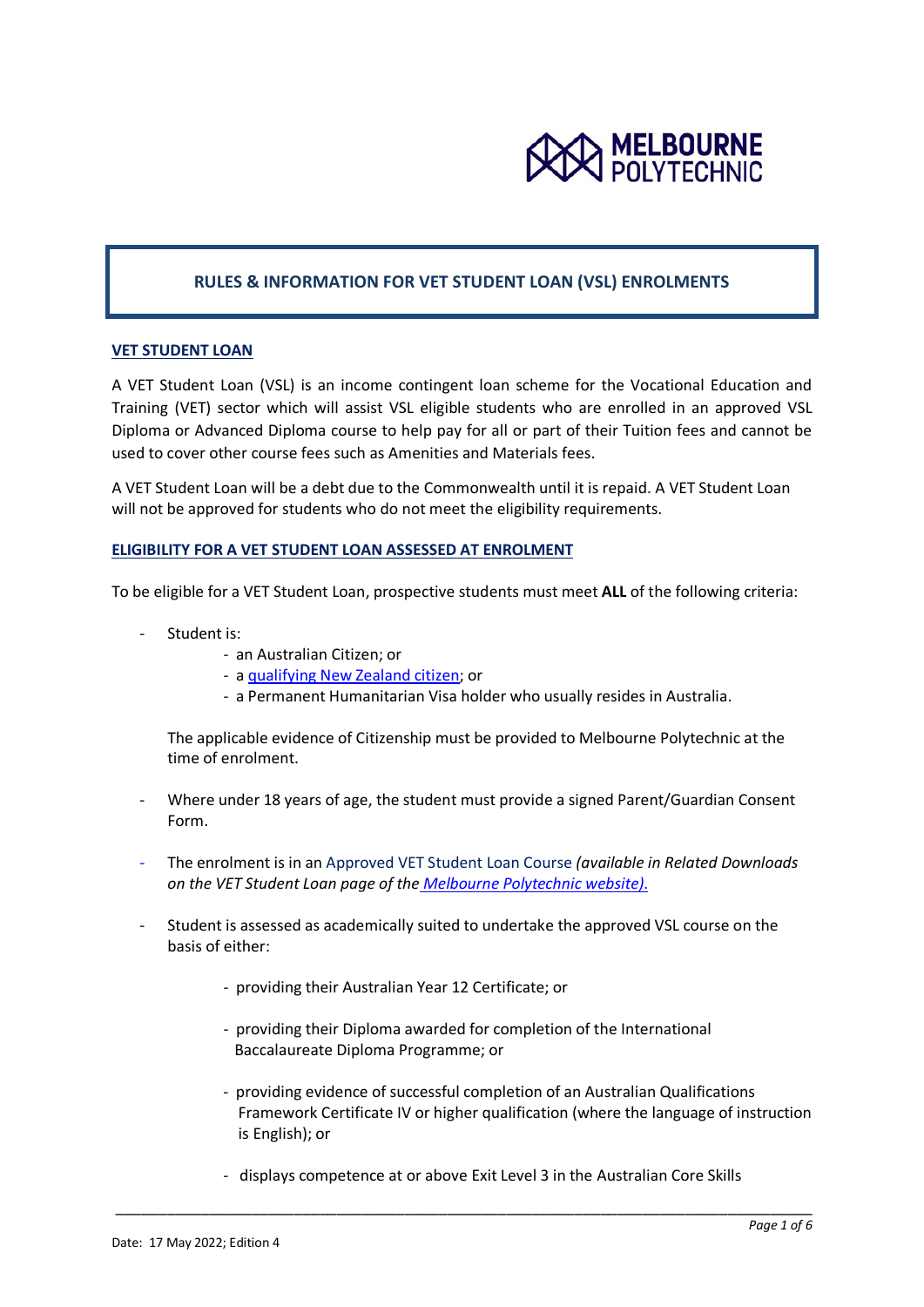Framework in both reading and numeracy through an approved Language, Literacy and Numeracy test. Upon completion of the Assessment, students will be able to access and print their results which includes result date, time spent on completing the assessment and the details of the result.

 In addition, Melbourne Polytechnic will report the results to the Secretary in the form, manner and by the time requested by the Secretary.

- The FEE-HELP balance held by the student is sufficient to cover the amount to be accessed for the course enrolment. In the instance where the FEE-HELP balance is insufficient to cover the full Tuition Fee cost, students may pay the outstanding amount upfront via the available payment options.
- Student has a Tax File Number (TFN) or provides a Certificate from the Commissioner stating that the student has applied for a Tax File Number.

If the TFN information provided is assessed as not correct by the Australian Taxation Office, the application will not be finalised and the student will be ineligible for a VET Student Loan.

Student has a Unique Student Identifier (USI).

Where the student is assessed as eligible for a VET Student Loan, the student must submit the Commonwealth Application Form (eCAF) by the first census day but by no less than two business days after the date of enrolment.

## *Personal information*

Students are advised that Melbourne Polytechnic is required to collect and verify all VSL eligibility documents, including identity and date of birth documents provided by the student at enrolment.

# **STUDENTS ENROLLED IN APPROVED VET STUDENT LOAN COURSES**

Melbourne Polytechnic treats fairly all students who are, or would be, entitled to VET Student Loan assistance under clause 43 of Schedule 1A of the Higher Education Support Act (2003) and all persons seeking to enrol with the VET provider in a VET unit of study that meets the course requirements under subclause 45(1) of Schedule 1A of the Act and who are, or would be, entitled to VET Student Loan under clause 43 of the Act.

Melbourne Polytechnic has open, fair and transparent procedures that, in its view are reasonable based on merit for making decisions about:

- (a) the selection, from among the students who are, or would be, entitled to VET Student Loan assistance under clause 43 of Schedule 1A of the Higher Education Support Act (2003) *(HESA)* and who seek to enrol with the provider in a VET unit of study that meets the requirements under subclause 45(1) of Schedule 1A of the Act, of students to enrol;
- (b) the treatment of students who are, or would be, entitled to VET Student Loan assistance under clause 43 of Schedule 1A of the Higher Education Support Act *(2003)* undertaking a VET course of study; and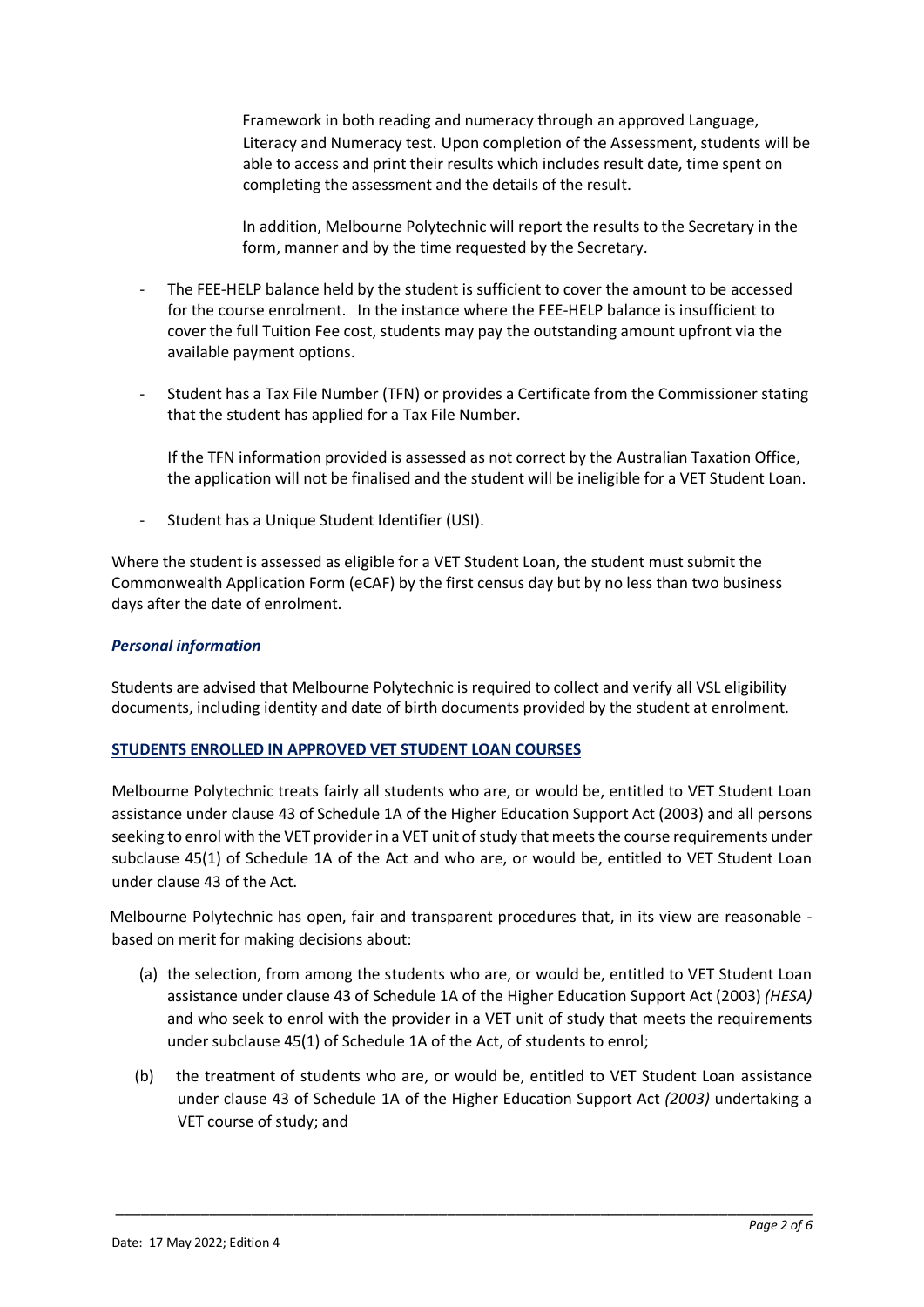(c) the treatment of students who, are, or would be, entitled to FEE-HELP assistance under Part 3-3 Clause 104-1 of the Higher Education Support Act (2003) undertaking a Higher Education course of study.

## **APPROVED VET STUDENT LOAN (VSL) COURSES**

A full list of VSL Approved Courses is available in Related Downloads on the VET Student Loan page on the [Melbourne Polytechnic website.](https://www.melbournepolytechnic.edu.au/study/fees/local-student-fees/fees-for-local-vocational-education-students/vet-student-loans-and-vet-fee-help/)

## **CAPS ON APPROVED VET STUDENT LOAN COURSES**

The Commonwealth Government has introduced a loan cap for each VSL Approved Course.

Students who are eligible to access a VET Student Loan will be entitled for loans up to the capped amount for their individual course enrolment.

Melbourne Polytechnic course fees may exceed the capped VET Student Loan amount. In this instance, students will be required to pay the difference between the Course Tuition Fee and the capped VET Student Loan amount at enrolment using the available payment options.

## **INTENTION TO CANCEL STUDENT ENROLMENT AFTER CENSUS DATE**

In the instance where Melbourne Polytechnic intends to cancel a student's enrolment after the census date, students will be advised in writing by the teaching department and given 28 days to lodge an appeal under Melbourne Polytechnic's [Student Complaints and Appeals Policy a](ttps://www.melbournepolytechnic.edu.au/about-us/policies-and-procedures/)nd [Student](ttps://www.melbournepolytechnic.edu.au/about-us/policies-and-procedures/)  [Complaints and Appeals Procedure.](ttps://www.melbournepolytechnic.edu.au/about-us/policies-and-procedures/)

The enrolment cancellation will not take effect until the appeals process under the [Student](https://melbournepolytechnic.sharepoint.com/sites/staff/pub/AcademicRegistry/Course%20Registration/Forms/AllItems.aspx)  [Complaints and Appeals Procedure](https://melbournepolytechnic.sharepoint.com/sites/staff/pub/AcademicRegistry/Course%20Registration/Forms/AllItems.aspx) has been exhausted. In the event a student's appeal is unsuccessful the student will not be entitled to a refund or cancellation of their VET Student Loan debt.

## **TREATMENT OF STUDENTS SEEKING REVIEW**

There will be no victimisation or discrimination against students who:

- seek review or reconsideration of a decision; or
- use Melbourne Polytechnic's processes or procedures about dealing with grievances; or
- makes an application for re-crediting their FEE- HELP balance under Division 2 or 3 of Part 6 of the Act.

## **WITHDRAWING FROM A FULL COURSE or INDIVIDUAL UNIT/s OF STUDY**

A student who intends to withdraw from all or part of a course will not incur financial, administrative or any other barrier to withdrawal.

Students will be required to advise their intention to be withdrawn from either a full course or part of a course by sending an email to [vetstudentloans@melbournepolytechnic.edu.au](mailto:vetstudentloans@melbournepolytechnic.edu.au)  Where the intention is to withdraw from part of a course, the advice should include a list of the applicable unit/s of study.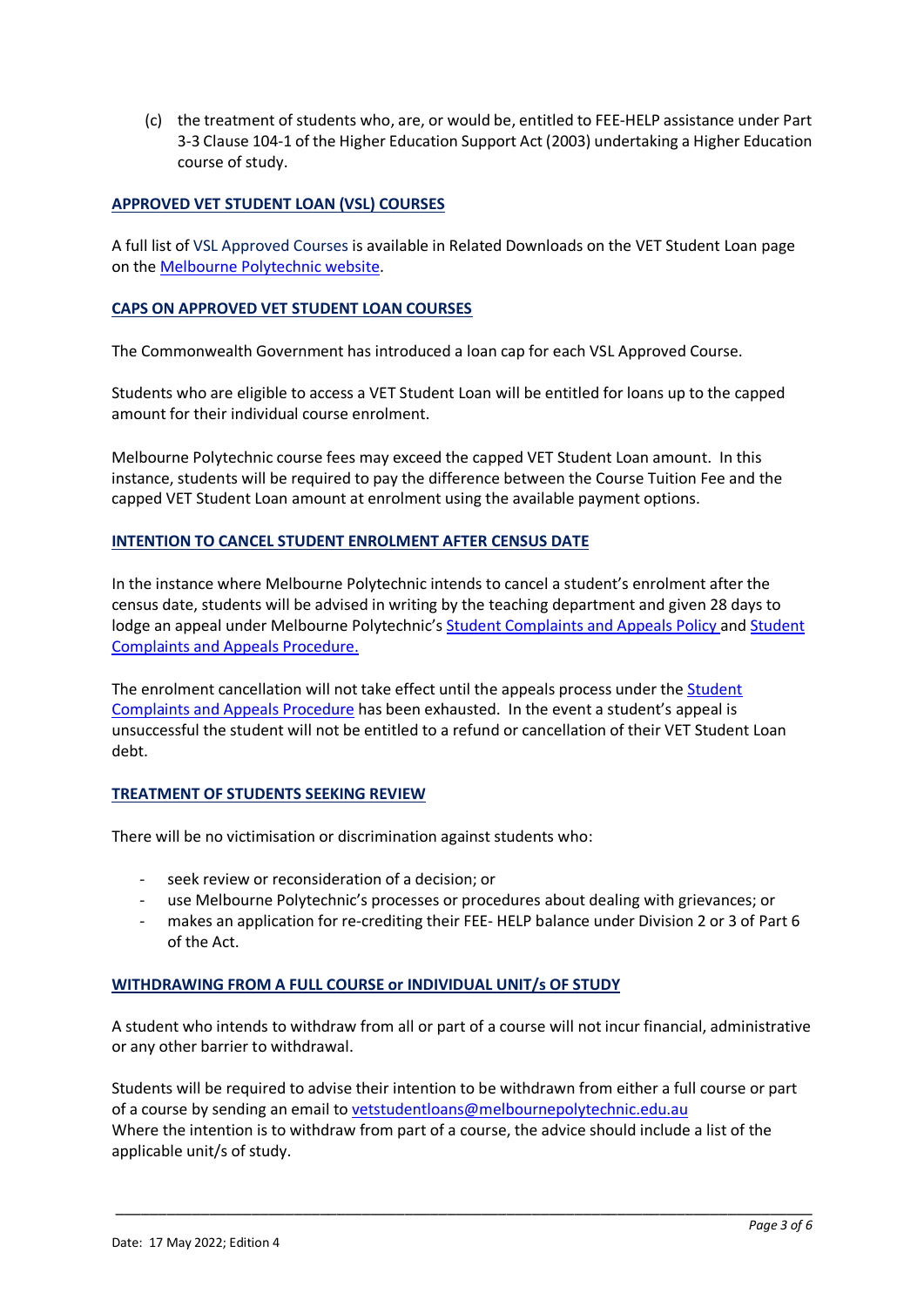To avoid incurring a VET Student Loan debt it is important to withdraw before the census date. The census date is set at no less than 20% of the duration of the unit of study date as is listed on the [Schedule of VET Tuition Fees.](https://www.melbournepolytechnic.edu.au/study/fees/local-student-fees/fees-for-local-vocational-education-students/schedule-of-vet-tuition-fees-diploma-and-above-programs/) It is important that you check the census date for each unit of study.

Students will also receive a VET Student Loan Fee Notice at least fourteen (14) days prior to the Census date for each Unit of Study.

# *Full Course Withdrawal*

If a student withdraws from a Diploma or Advanced Diploma level course **prior to or on the Census Date**, Melbourne Polytechnic will refund the tuition fee and any other fees and charges paid by, or on behalf of, the student. A student who has a VET Student Loan will incur no debt.

# *Partial Course Withdrawal*

If a student withdraws from only part of a Diploma or Advanced Diploma course **prior to or on the Census Date**, Melbourne Polytechnic will refund the tuition fees payable for the withdrawn unit/s of study. A student who has VET Student Loan will not incur a debt for the withdrawn unit/s of study.

**No refund will be issued** for any fees and charges paid by, or on behalf of the student, including any VET Student Loan debt incurred except in Special Circumstances **for full course or partial course withdrawals after the Census Date**.

## **RE-ENROLLING AFTER COURSE WITHDRAWAL**

If a student withdraws from an approved course or part of an approved course, Melbourne Polytechnic will not, after the withdrawal, enrol the student in an approved course or a part of an approved course without the written permission of the student (which must be given after the withdrawal). Where applicable, the student's authority will be granted via the Addition to Enrolment form at the time of re-enrolment.

## **RE-CREDITING VET STUDENT LOAN BALANCES**

A student's VET Student Loan balance can be re-credited:

- Under Part 6 of the VET Student Loan Act (2016) (VSL);
- Under Section 68 of the VSL because of Special Circumstances;
- By applying to the Secretary under Section 71 of the VSL because Melbourne Polytechnic or person acting on behalf of Melbourne Polytechnic is engaged in unacceptable conduct in relation to the student's application for VET Student Loan or Melbourne Polytechnic has failed to comply with the VSL or an instrument under the Act and that failure adversely affects students. Applications under Section 71 must be made within five years after the census day for the course or the part of the course concerned or within that period as extended by the Secretary.

\_\_\_\_\_\_\_\_\_\_\_\_\_\_\_\_\_\_\_\_\_\_\_\_\_\_\_\_\_\_\_\_\_\_\_\_\_\_\_\_\_\_\_\_\_\_\_\_\_\_\_\_\_\_\_\_\_\_\_\_\_\_\_\_\_\_\_\_\_\_\_\_\_\_\_\_\_\_\_\_\_\_

There will be no charge for reconsideration or review of decision other than review by the Administrative Appeals Tribunal.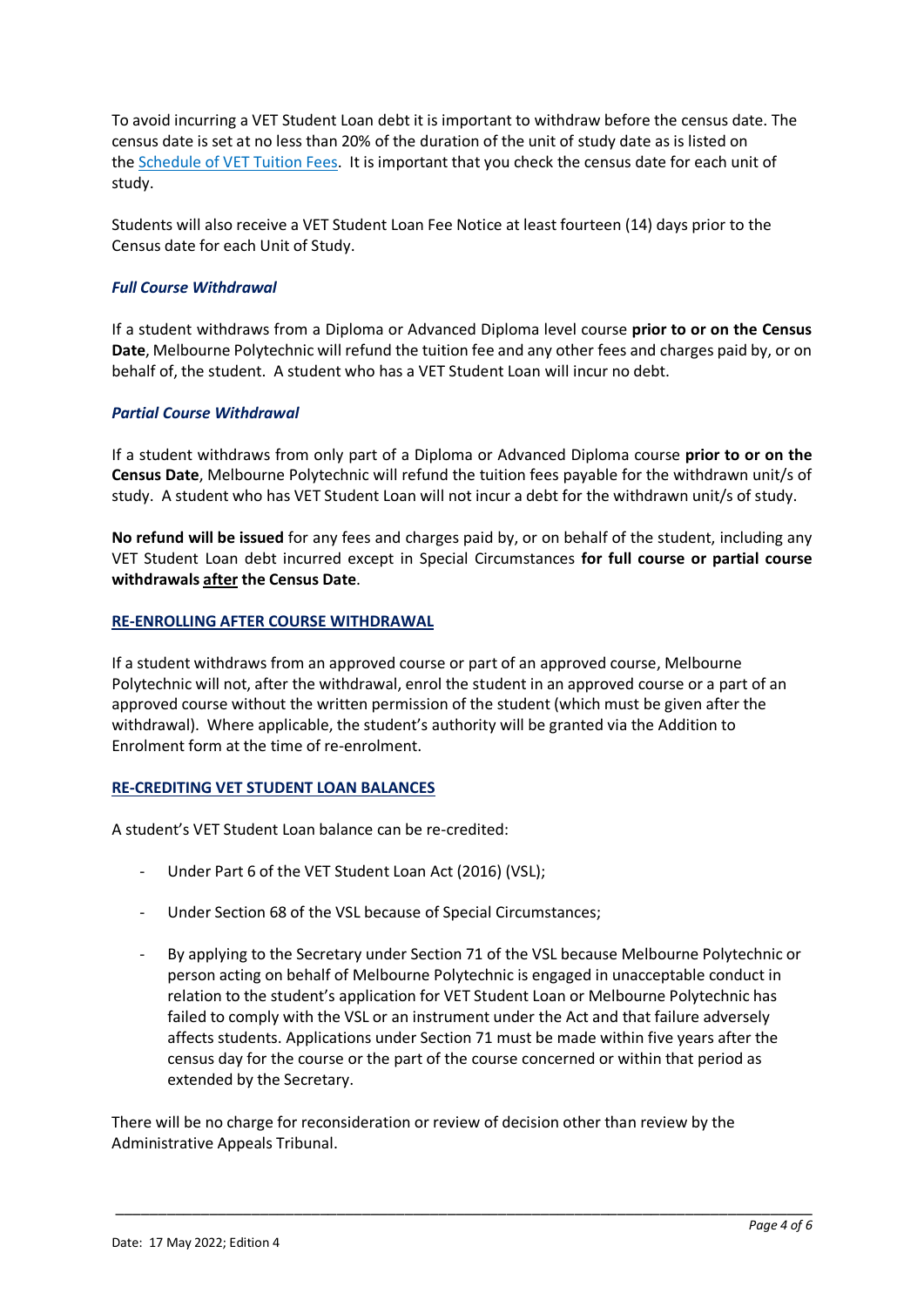# **APPLYING FOR RE-CREDIT of VET STUDENT LOAN DEBT under SECTION 68 of the VET STUDENT LOAN ACT (2016) – SPECIAL CIRCUMSTANCES**

Students may only apply for re-credit of a VET Student Loan debt if they withdraw from a unit of study after the census date or have not completed the unit of study requirements. Students are unable to apply for a re-credit for a unit of study that has been successfully completed. Applications must be submitted within 12 months of the withdrawal date specified on the Withdrawal Form.

Under the Higher Education Support Act (2003) (HESA) an application for re-credit of a FEE-HELP Loan is considered on the basis of special circumstances that:

- were beyond your control; and
- did not make their full impact on you until on, or after, the census date; and
- made it impracticable for you to complete your unit(s) or study requirements.

### **RE-CREDIT of FEE-HELP DEBT by the SECRETARY**

'Section 89 - Explaining re-crediting' of the VET Student Loans Rules 2016 states:

- (2) (i) the Secretary may re-credit a student's HELP balance in relation to special circumstances if the course provider:
	- (i) is unable to act or is being wound up or has been dissolved; or
	- (ii) has failed to act and the Secretary is satisfied that the failure is unreasonable.

#### **LOAN FEE**

A 20 percent loan fee will apply to all students who are not eligible for a government funded place under the Skills First Program. This fee will be added to the total VET Student Loan debt. For further information, students may contact the Department of Education, Skills and Employment (DESE) directly or for general information on VET Student Loans visit the [Study Assist website](http://studyassist.gov.au/) and download the VET Student Loan Information Booklet.

**Important Note:** All VET Student Loan amounts incurred on census days between 1 April 2020 and 30 June 2021 do not incur the usual 20 per cent loan fee. Students will not need to do anything for the exemption to be applied. VET Student Loan debt records with the Australian Taxation Office will automatically reflect the loan fee exemption from early June 2020.

#### **REPAYMENT OF VET STUDENT LOANS**

Students will be required to commence repaying their VET Student Loan when their income reaches the repayment threshold. The threshold can be found at [Study Assist.](https://www.studyassist.gov.au/paying-back-your-loan/loan-repayment) 

The maximum loan amount you can borrow from the Australian Government in 2022 is \$109,206.00. This is the total amount available under all of VET Student Loans and FEE-HELP.

#### **PROTECTION OF FEES**

Melbourne Polytechnic has in place the [Protection for Pre-Paid Upfront Fees \(VET\) Policy,](https://www.melbournepolytechnic.edu.au/about-us/policies-and-procedures/) which advises students that upfront pre-paid fees are protected in the event that Melbourne Polytechnic ceases to deliver a course of study in which the student is enrolled and has commenced.